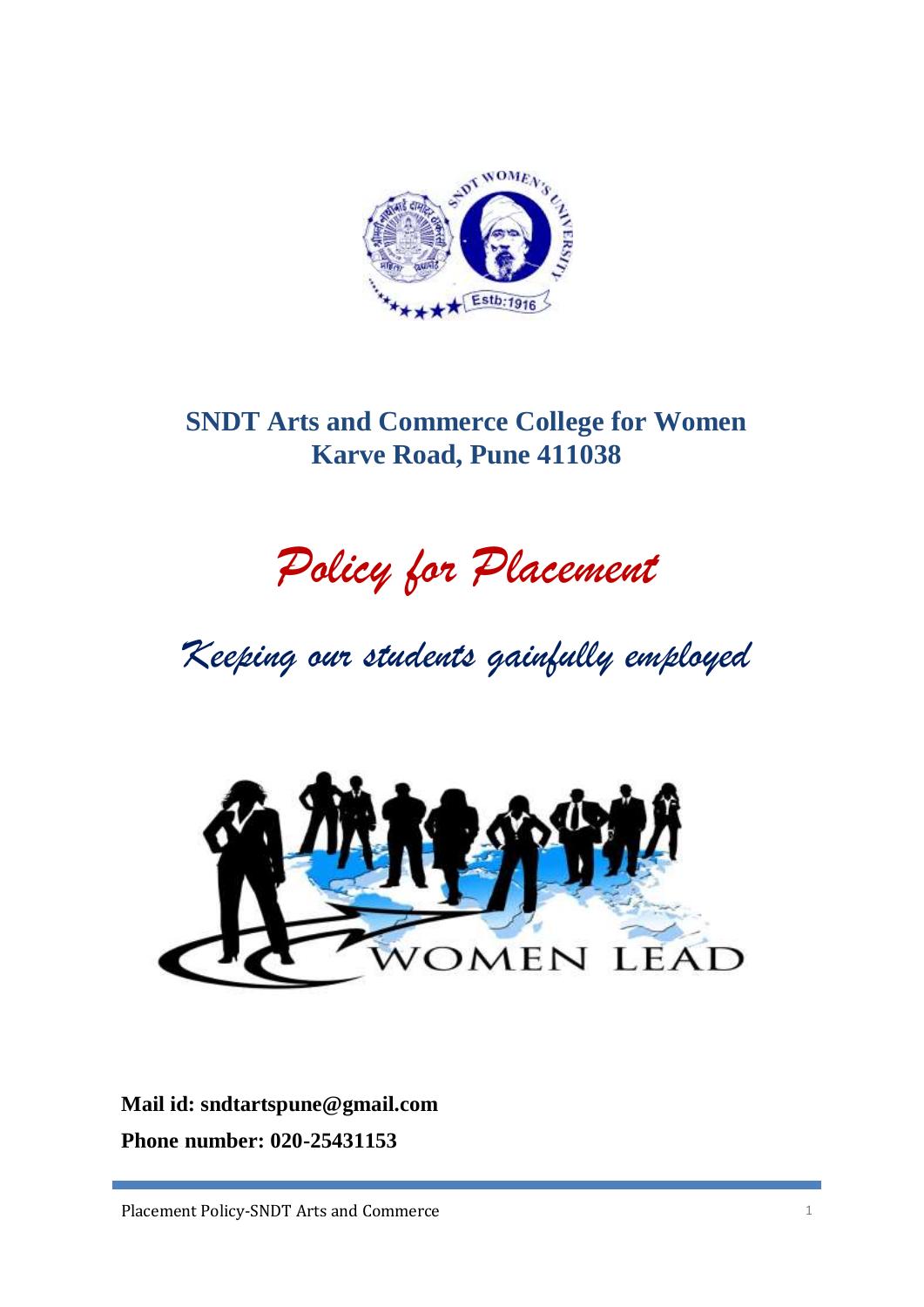## **Placement Policy for Student**

## **For progression of the students after their graduation the College provides assistance for placement.**

#### **Eligibility and Registration:**

- Final year students seeking employment should register for campus placements by filling on-line Placement Registration Form
- Registration for Placement will be valid for ONE ACADEMIC YEAR ONLY.
- Students shall register in July and August only.
- Campus recruitment is meant for final year students and Alumnae whenever an opportunity comes through.

## **Placement Rules & Regulations:**

Every recruiter firm has their own recruitment process & procedures. Normally the sequence of campus recruitment program followed by most of the companies is as follows:

- Pre Placement Talk
- Written Test Aptitude/Technical and HR
- Group Discussion
- $\bullet$  Interview Technical and HR

## **However HR Officials of recruiters companies are not bound to follow the above stated interview process for all students.**

- Students must clarify queries/doubts if any related to package, job profile, place of work; service bond details etc with the HR officials of the Company during Pre-Placement Talks (PPT) only. Thereafter  $T \& P$  cell is not responsible for any conflicts occur between companies and students in this regards.
- The role of the Training and Placement Cell is of a facilitator and councillor for placement related activities. Training and Placement Cell does not guarantee a job. T & P cell is only responsible for inviting the companies for campus placement drives and recruitment will be subject to talents and skills of students with their ability to qualify interview process.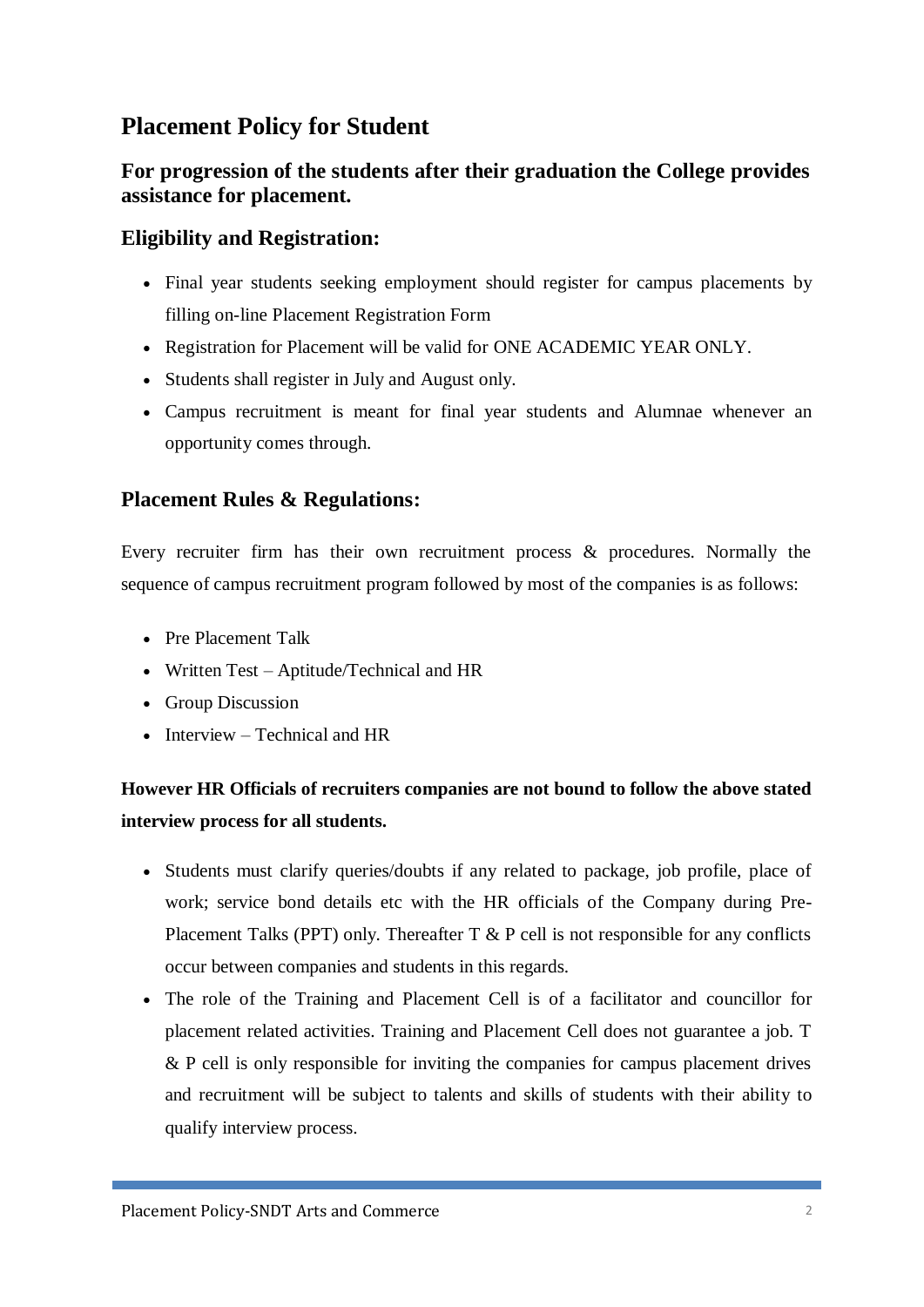• Salary Package for the selected candidate will be fixed by the Company. T  $\&$  P Cell don't promise any amount of package.

#### **DISCIPLINE:**

- Students should maintain discipline and show ethical & decent behavior in every action they make during the placement process.
- Students found cheating or misbehaving in the selection process (PPT/Test/GD/Interview) will be disqualified from the placements for the rest of the academic year.
- Direct Interaction with the Company is strictly not allowed. If any student/s found writing e – mail or calling directly to HR, he/she would be debarred from further placement activities.

#### **Placement Process**

- An active team comprising of Faculty and Student Placement Coordinators is formed during the beginning of the year for related activities.
- Students are advised to read the announcements/notices made through notices put up on Notice boards of through soft form.
- They should go through the Job Description & refer to respective Company website
- Students shall prepare their resume, highlight their achievements, Industrial Training & Projects, Add-on/Certificate Courses, and earlier work experience and anything beyond the curriculum which enhances the employability of the students.
- Students are advised to be dressed in Formals for every Recruitment Drive and should must carry a Folder comprising of :
	- Multiple copies of Resume
	- Passport size coloured Photographs
	- Photocopy of all the Certificates (10th, 12th, Graduation Mark sheets and certificates etc)
	- College ID card
	- Govt. ID & Address Proof (viz; Driving License, Passport, Pan card, Aadhar Card, Voter ID etc)

×